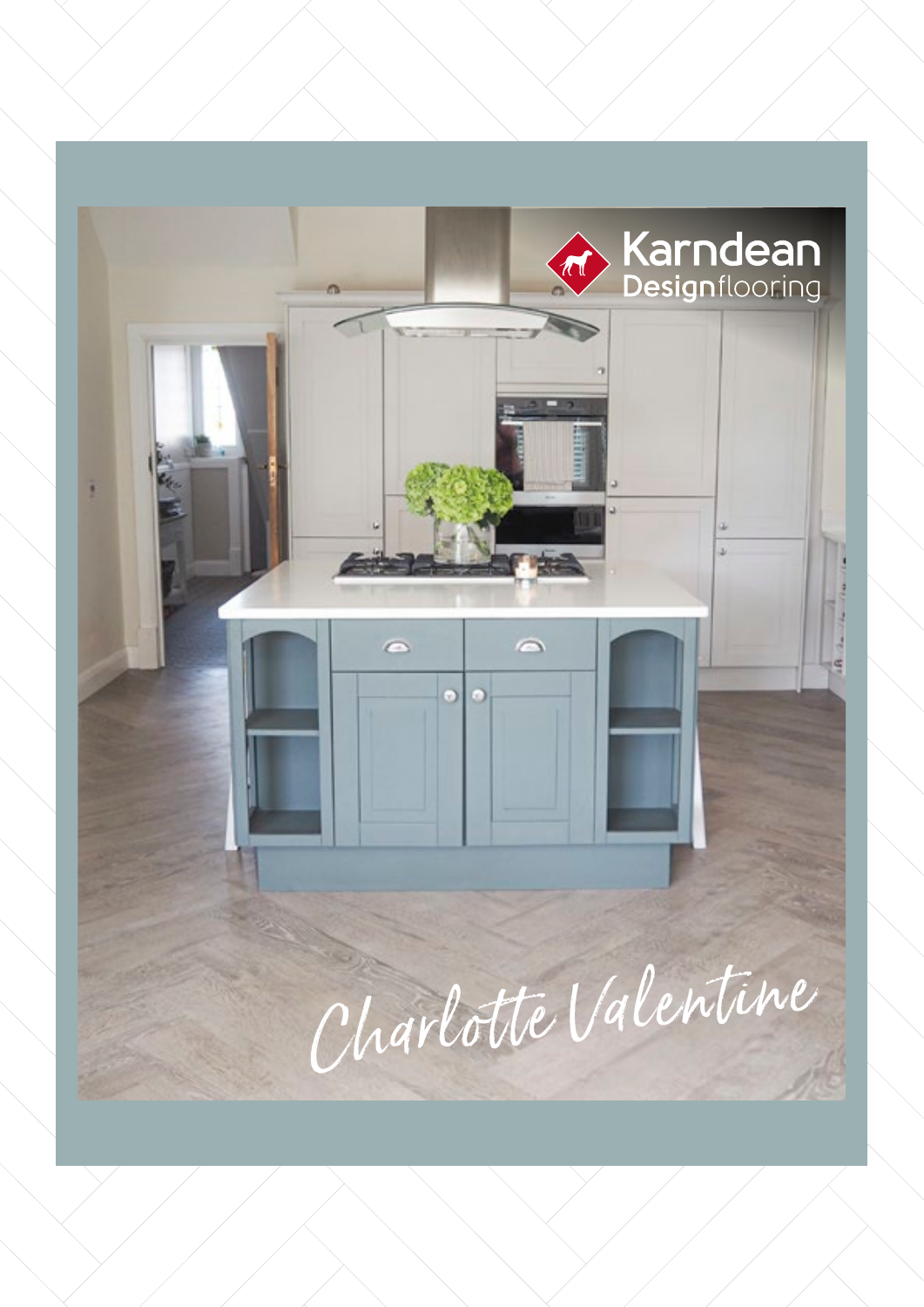

"Hi, I'm Charlotte and I live with my husband, two children and too many pets in a 138-year-old double fronted Victorian house on the south coast of England. My style is quite classic and traditional and I like to be sympathetic to the beautiful original features of our home.

When I was looking to update our kitchen, I decided to paint the wood kitchen units in Ammonite, a soft understated grey colour by Farrow and Ball, before turning my attention to choosing the perfect floor. I wanted a flooring that was as versatile as possible.

I must have looked at every sample possible but eventually I decided on Greige Oak from the Van Gogh collection, which I think is the perfect mix of grey meets beige. It looks different depending on the light and I'd say it's more of a grey but without being too cold.

I discovered that Greige Oak comes in both gluedown and rigid core formats. We loved the idea of laying the full-length planks in a herringbone laying pattern rather than straight and so opted for the gluedown option. I think this adds a bit more character and personality.

Herringbone is very 'on trend' at the moment and I usually tend to stay away from committing to current styles especially when investing in something that's going to be down for so long, but it's totally timeless. I think a floor needn't just be a floor, it can add pattern and texture too.

It's super easy to keep clean, scratch and scuff resistant and as it's textured like real wood even my old boy pug who has arthritis hasn't struggled with slipping or balance. It also comes with a lifetime guarantee, so you know it's super hardwearing.

Now that the space is complete, we are so happy with it. The flooring has made such a difference to the entire look and feel of the room. I can't believe how pretty it looks as well as being so practical for our busy family."

Meet the home designer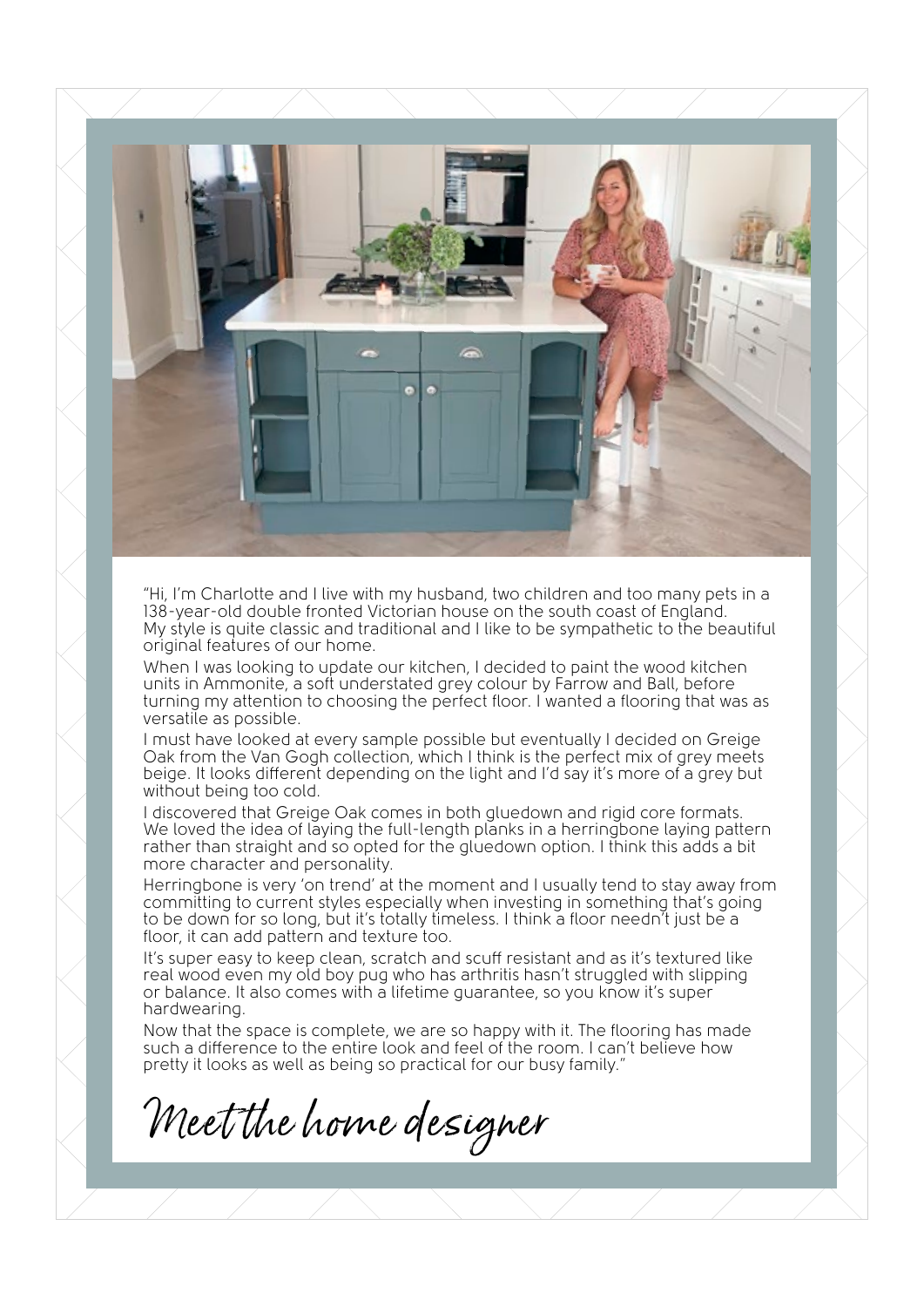









Read the full story on our blog

[Visit karndean.com/charlotteshomestyle](https://www.karndean.com/en-gb/floors/our-blog/2020/october/charlotte-kitchen-renovation)

[Greige Oak](http://) **VGW110T**

Greige Oak combines the beauty of a classic French oak design with a palette that is suited to a wide range of interiors.